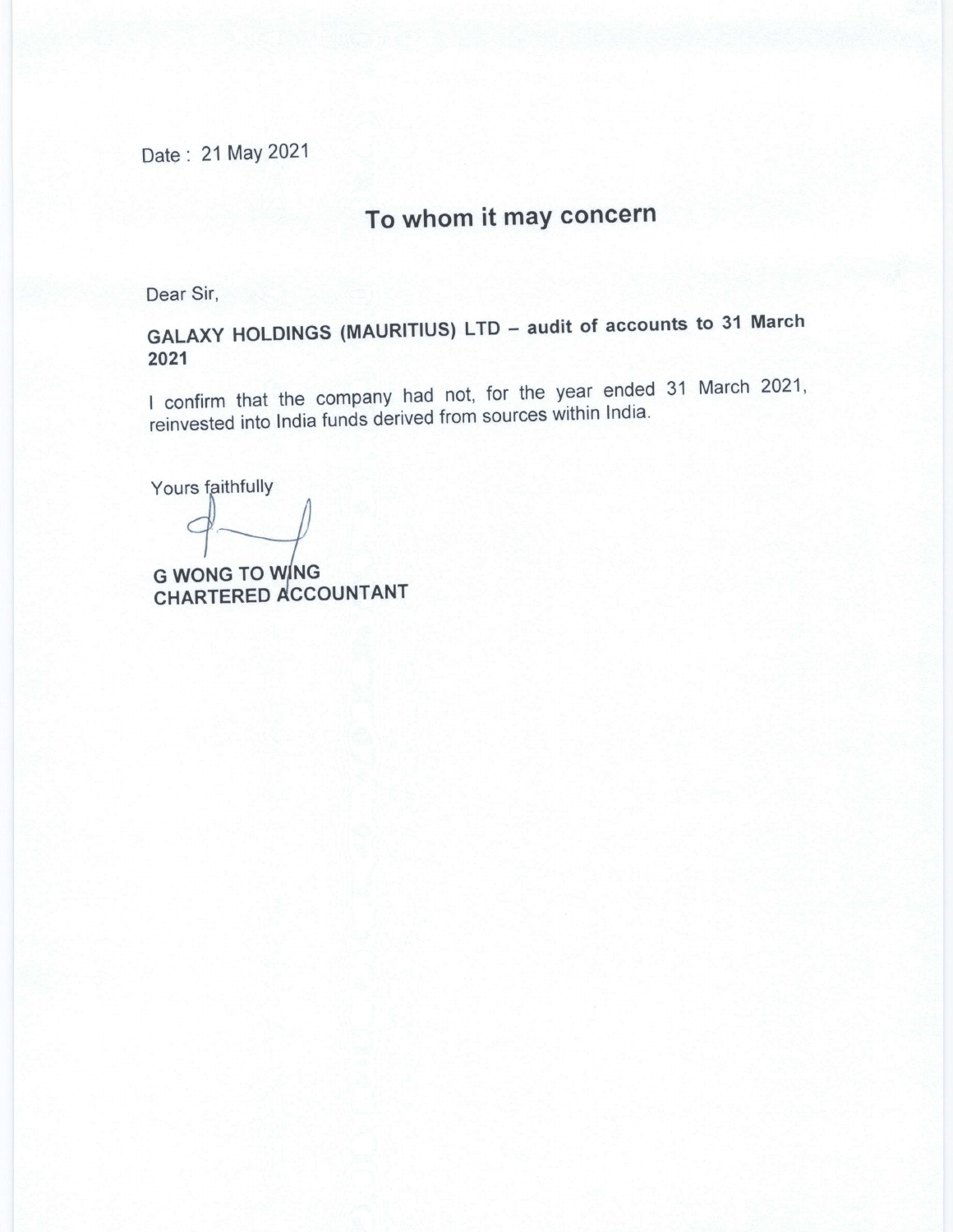FINANCIAL STATEMENTS

FOR THE YEAR ENDED 31 MARCH 2021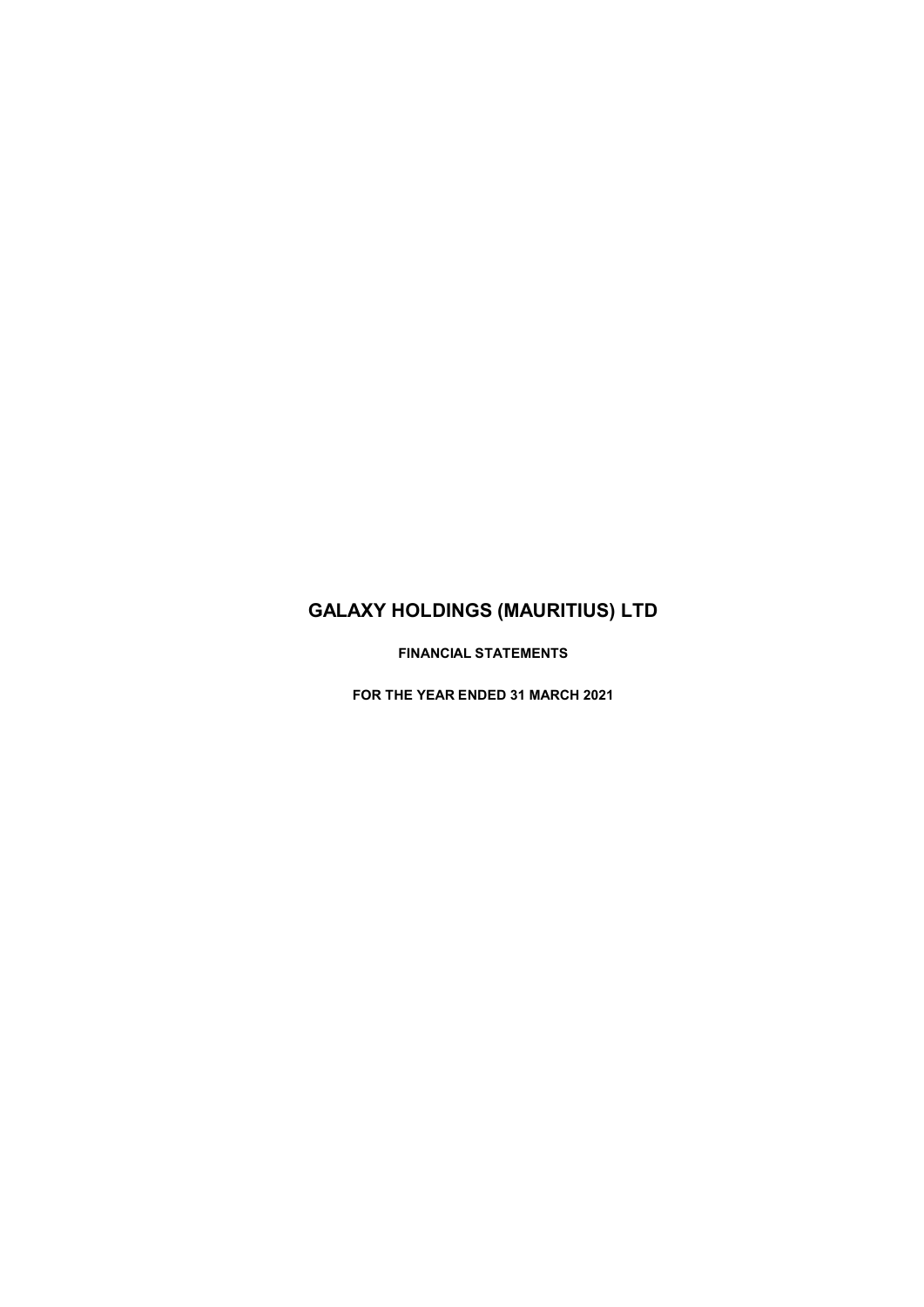## FINANCIAL STATEMENTS

### FOR THE YEAR ENDED 31 MARCH 2021

## INDEX

| <b>CONTENT</b>                                             | <b>PAGE</b> |
|------------------------------------------------------------|-------------|
| Directors' report                                          | 1           |
| Secretary's certificate                                    | 2           |
| Auditor's report                                           | $3$ to $5$  |
| Statement of financial position                            | 6           |
| Statement of profit or loss and other comprehensive income | 7           |
| Statement of changes in equity                             | 8           |
| Statement of cash flows                                    | 9           |
| Notes to the financial statements                          | 10 to 16    |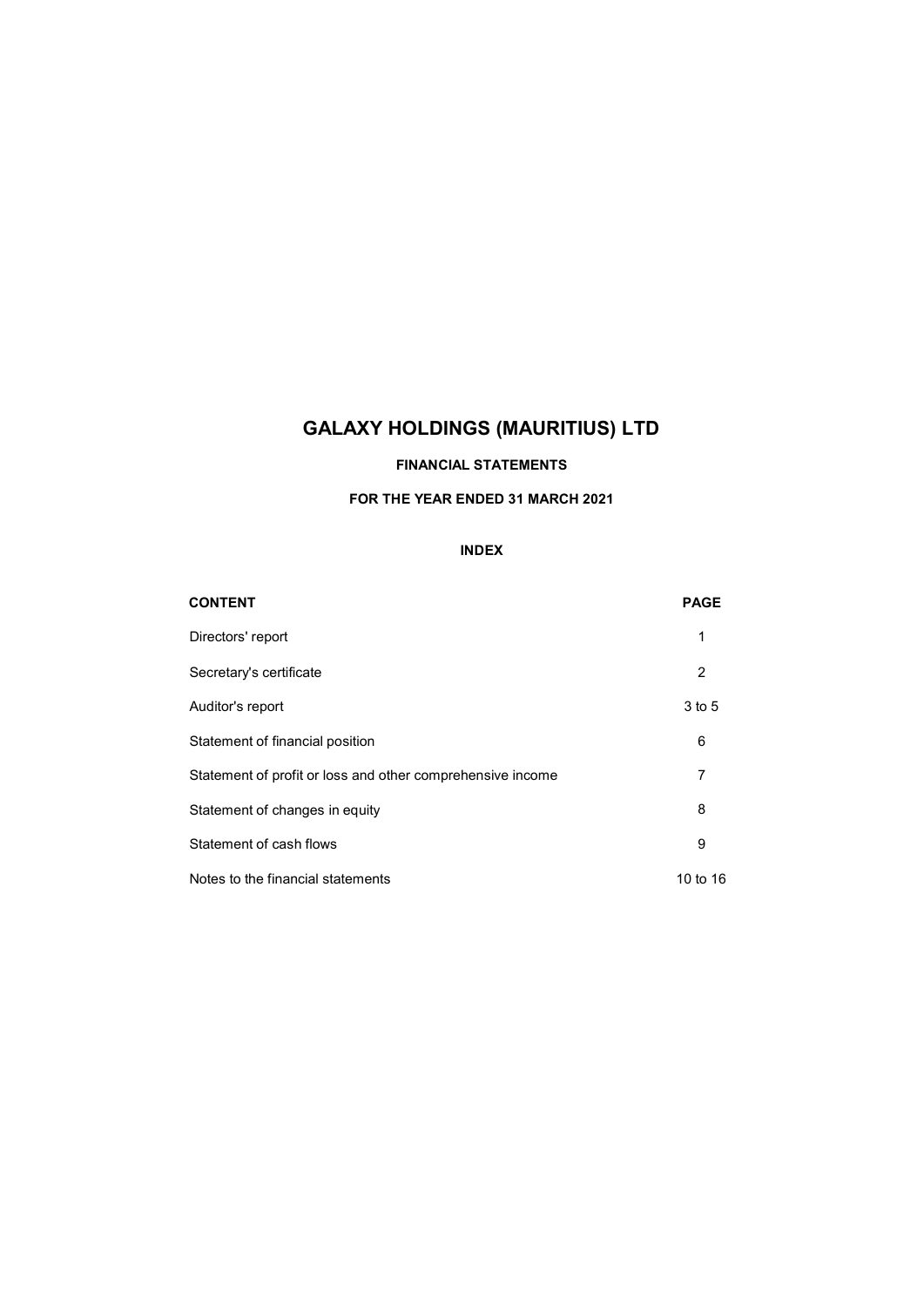## GALAXY HOLDINGS (MAURITIUS) LTD TO THE SHAREHOLDERS DIRECTORS' REPORT

- 1. The directors have pleasure in submitting their report to the shareholders together with the audited financial statements for the year ended 31 March 2021.
- 2. State of affairs and review of activities

The main object of the Company is to act as a holding company for downstream investment in operating companies engaged in manufacturing / extending logistic and marketing support to surfactant and chemicals used in home and personal care industries.

The statement of profit or loss and other comprehensive income for the year is set out on page 7.

3. The directors of the Company at 31 March 2021, all of whom served on the Board throughout the year and up to the date of this report are listed below:

Mrs. Reena DOOLUB Mr. Ganesh KAMATH Mr. Peter In Kwong SIAW CHOCK CHIONG

4. STATEMENT OF DIRECTORS' RESPONSIBILITIES IN RESPECT OF THE FINANCIAL STATEMENTS

Company law requires the directors to prepare financial statements for each financial year which present fairly the financial position, financial performance and cash flows of the Company. In preparing those financial statements, the directors are required to:

- select suitable accounting policies and then apply them consistently;
- make judgements and estimates that are reasonable and prudent;
- prepare the financial statements on the going concern basis unless it is inappropriate to presume that the Company will continue in business.
- state whether International Financial Reporting Standards have been followed, subject to any material departures disclosed and explained in the financial statements, and

The directors have confirmed that they have complied with the above requirements in preparing the financial statements.

The directors are responsible for keeping proper accounting records which disclose with reasonable accuracy at any time the financial position of the Company and to enable them to ensure that the financial statements comply with the Mauritian Companies Act 2001. They are also responsible for safeguarding the assets of the Company and hence for taking reasonable steps for the prevention and detection of fraud and other irregularities.

5. Auditor

Mr. Gaetan Wong To Wing, FCA, has indicated his willingness to continue in office and a resolution concerning his re-appointment will be proposed at the annual meeting.

By Order of the Board

Mur DIRECTOR

Date: 21 May 2021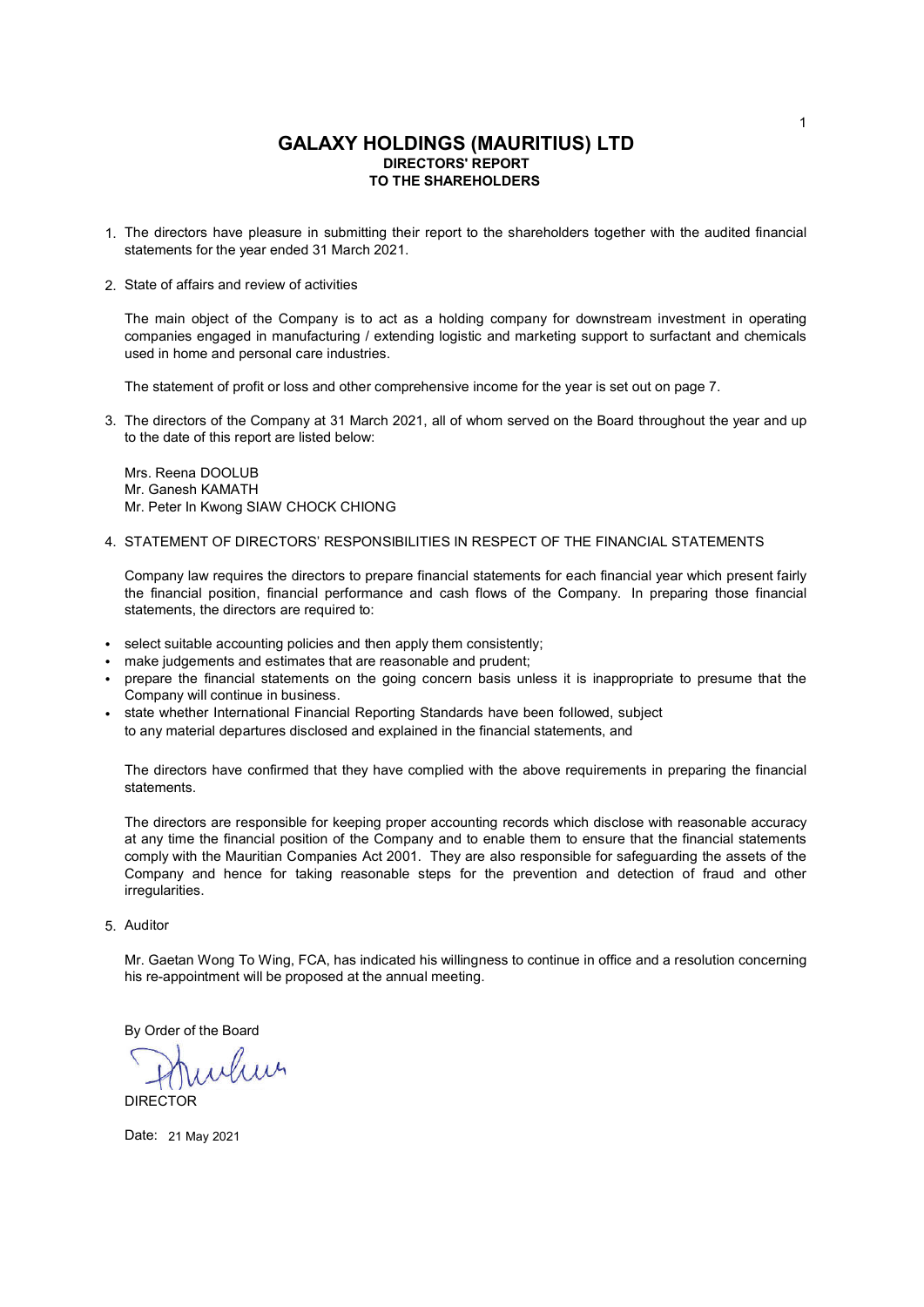## **GALAXY HOLDINGS (MAURITIUS) LTD** SECRETARY'S CERTIFICATE<br>TO THE SHAREHOLDERS

We certify that we have filed with the Registrar all such returns for the year ended 31 March 2021 as are required of the Company under the Companies Act 2001.

 $\sim$ 

For Mauritius International Trust Company Limited Secretary

Date: 21 May 2021

 $\mathcal{Q}$ 

 $\sim$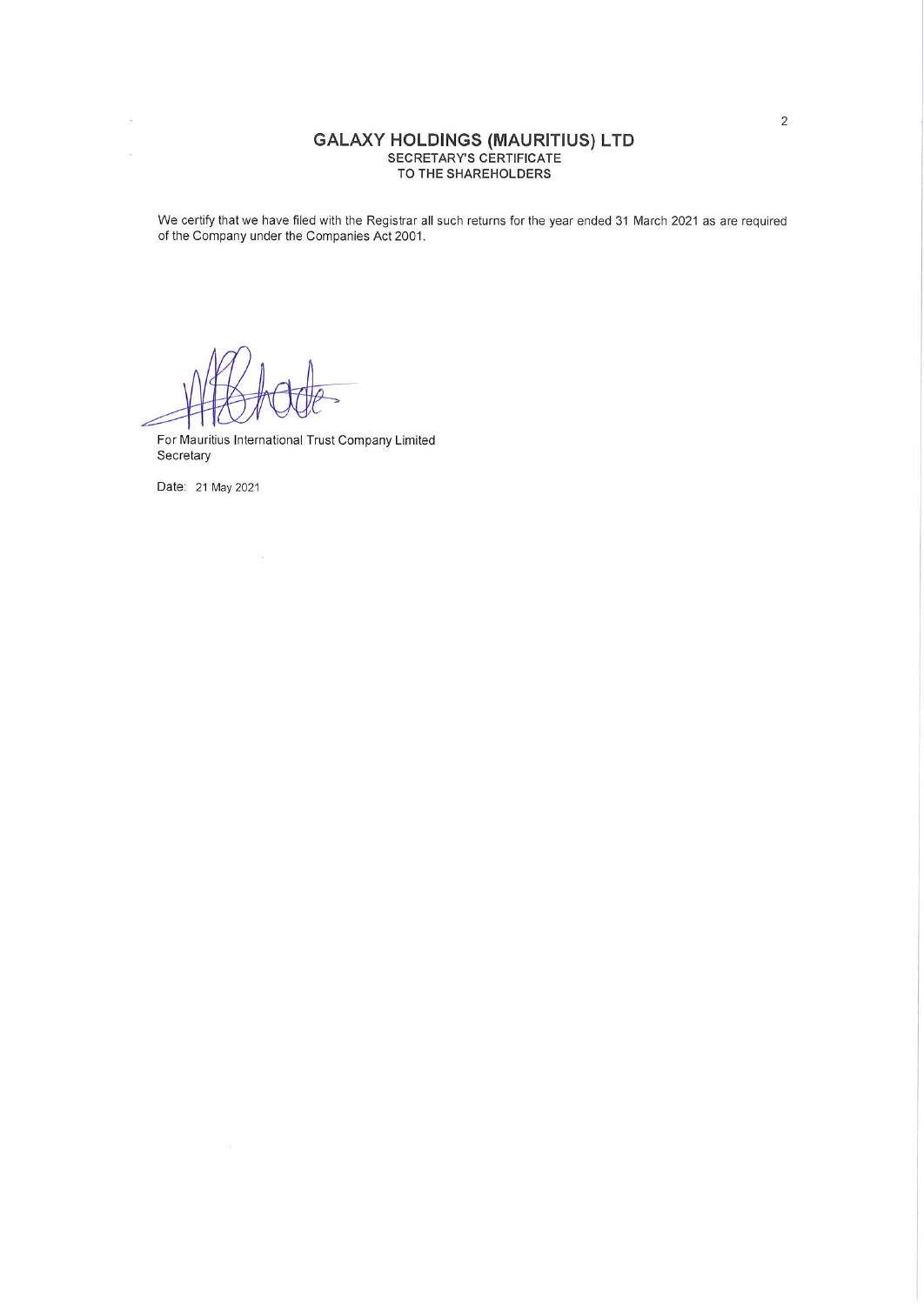#### INDEPENDENT AUDITOR'S REPORT TO THE MEMBER OF GALAXY HOLDINGS (MAURITIUS) LTD

This report is made solely to the member of GALAXY HOLDINGS (MAURITIUS) LTD, as a body, in accordance with Section 205 of the Companies Act 2001. My audit work has been undertaken so that I might state to the Company's member those matters I am required to state in an auditor's report and for no other purpose. To the fullest extent permitted by law, I do not accept or assume responsibility to anyone other than the Company and the Company's member as a body, for my audit work, for this report, or for the opinions I have formed.

#### Report on the Financial Statements

#### **Opinion**

I have audited the financial statements of GALAXY HOLDINGS (MAURITIUS) LTD on pages 6 to 16, which comprise the statement of financial position at 31 March 2021 and the statement of profit or loss and other comprehensive income, statement of changes in equity and statement of cash flows for the year then ended, and notes to the financial statements, including a summary of significant accounting policies.

In my opinion, the financial statements on pages 6 to 16 give a true and fair view of the financial position of the Company at 31 March 2021, and of its financial performance and its cash flows for the year then ended in accordance with International Financial Reporting Standards as modified by the exemption from consolidation in the Companies Act 2001 for companies holding a Category 1 Global Business Licence and comply with the Companies Act 2001.

#### Basis for Opinion

I conducted my audit in accordance with International Standards on Auditing (ISAs). My responsibilities under those standards are further described in the Auditor's Responsibilities for the Audit of the Financial Statements section of my report. I am independent of the Company in accordance with the International Ethics Standards Board for Accountants' Code of Ethics for Professional Accountants (IESBA Code) together with the ethical requirements that are relevant to my audit of the financial statements in Mauritius, and I have fulfilled my other ethical responsibilities in accordance with these requirements and the IESBA Code. I believe that the audit evidence I have obtained is sufficient and appropriate to provide a basis for my opinion.

#### Other information

The Directors are responsible for the other information. The other information comprises the information included in the directors' report and secretary's certificate, but does not include the financial statements and my auditor's report thereon.

My opinion on the financial statements does not cover the other information and I do not express any form of assurance conclusion thereon.

In connection with my audit of the financial statements, my responsibility is to read the other information and, in doing so, consider whether the other information is materially inconsistent with the financial statements or my knowledge obtained in the audit or otherwise appears to be materially misstated. If, based on the work I have performed, I conclude that there is a material misstatement of this other information, I am required to report that fact. I have nothing to report in this regard.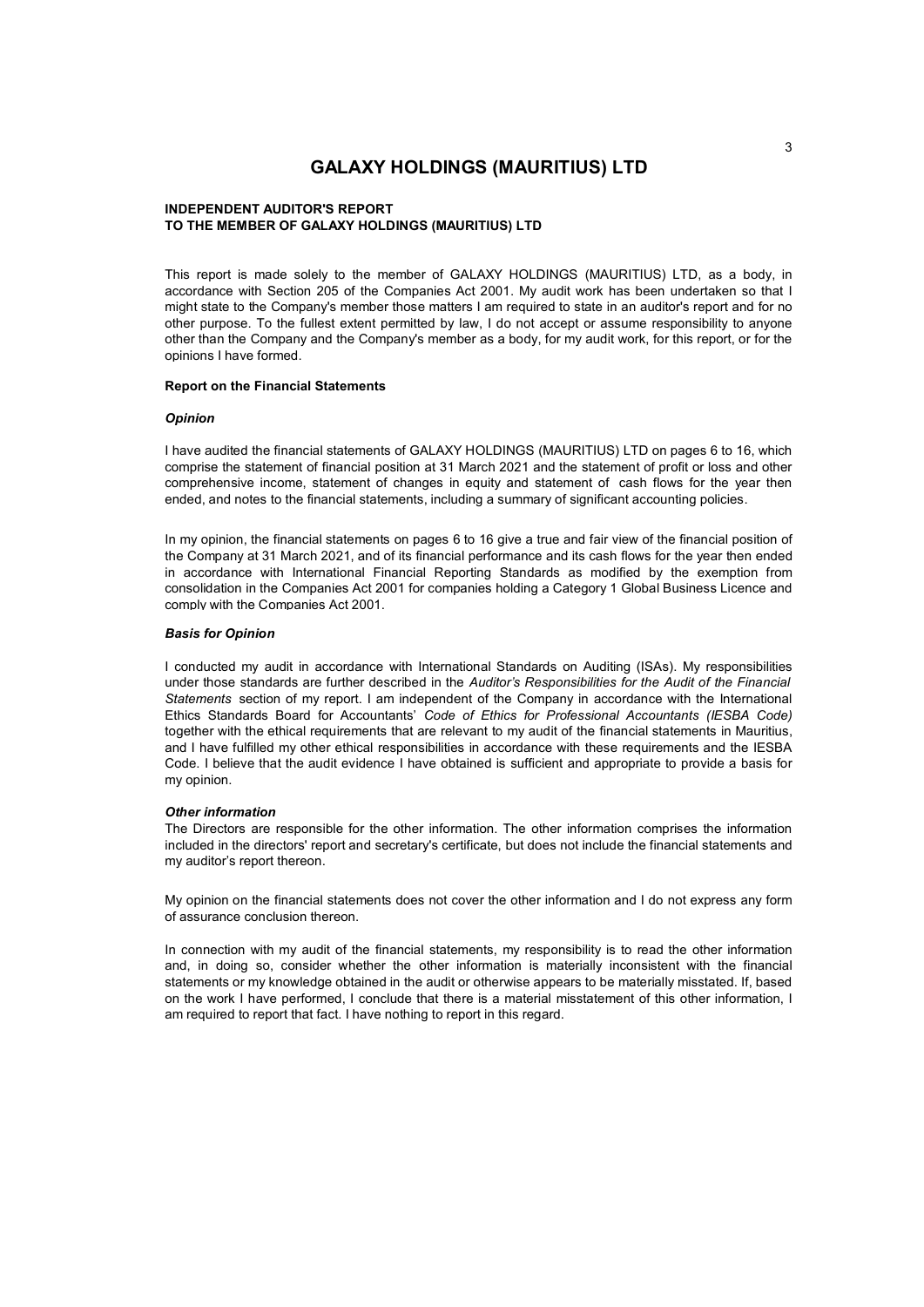#### TO THE MEMBER OF GALAXY HOLDINGS (MAURITIUS) LTD INDEPENDENT AUDITOR'S REPORT (CONTINUED)

#### Report on the Audit of the Financial Statements (cont'd)

#### Responsibilities of Directors and Those Charged with Governance for the Financial Statements

The directors are responsible for the preparation and fair presentation of the financial statements in accordance with International Financial Reporting Standards and in compliance with the requirements of the Companies Act 2001, and for such internal control as the directors determine is necessary to enable the preparation of the financial statements that are free from material misstatement, whether due to fraud or error.

In preparing the financial statements, the directors are responsible for assessing the Company's ability to continue as a going concern, disclosing, as applicable, matters related to going concern and using the going concern basis of accounting unless the directors either intend to liquidate the Company or to cease operations, or have no realistic alternative but to do so.

Those charged with governance are responsible for overseeing the Company's financial reporting process.

#### Auditor's Responsibilities for the Audit of the Financial Statements

My objectives are to obtain reasonable assurance about whether the financial statements as a whole are free from material misstatement, whether due to fraud or error, and to issue an auditor's report that includes my opinion. Reasonable assurance is a high level of assurance, but is not a guarantee that an audit conducted in accordance with ISAs will always detect a material misstatement when it exists. Misstatements can arise from fraud or error and are considered material if, individually or in the aggregate, they could reasonably be expected to influence the economic decisions of users taken on the basis of these financial statements.

As part of an audit in accordance with ISAs, I exercise professional judgment and maintain professional skepticism throughout the audit. I also:

• Identify and assess the risks of material misstatement of the financial statements, whether due to fraud or error, design and perform audit procedures responsive to those risks, and obtain audit evidence that is sufficient and appropriate to provide a basis for my opinion. The risk of not detecting a material misstatement resulting from fraud is higher than for one resulting from error, as fraud may involve collusion, forgery, intentional omissions, misrepresentations, or the override of internal control.

• Obtain an understanding of internal control relevant to the audit in order to design audit procedures that are appropriate in the circumstances, but not for the purpose of expressing an opinion on the effectiveness of the Company's internal control.

• Evaluate the appropriateness of accounting policies used and the reasonableness of accounting estimates and related disclosures made by directors.

• Conclude on the appropriateness of directors' use of the going concern basis of accounting and, based on the audit evidence obtained, whether a material uncertainty exists related to events or conditions that may cast significant doubt on the Company's ability to continue as a going concern. If I conclude that a material uncertainty exists, I am required to draw attention in my auditor's report to the related disclosures in the financial statements or, if such disclosures are inadequate, to modify my opinion. My conclusions are based on the audit evidence obtained up to the date of my auditor's report. However, future events or conditions may cause the Company to cease to continue as a going concern.

• Evaluate the overall presentation, structure and content of the financial statements, including the disclosures, and whether the financial statements represent the underlying transactions and events in a manner that achieves fair presentation.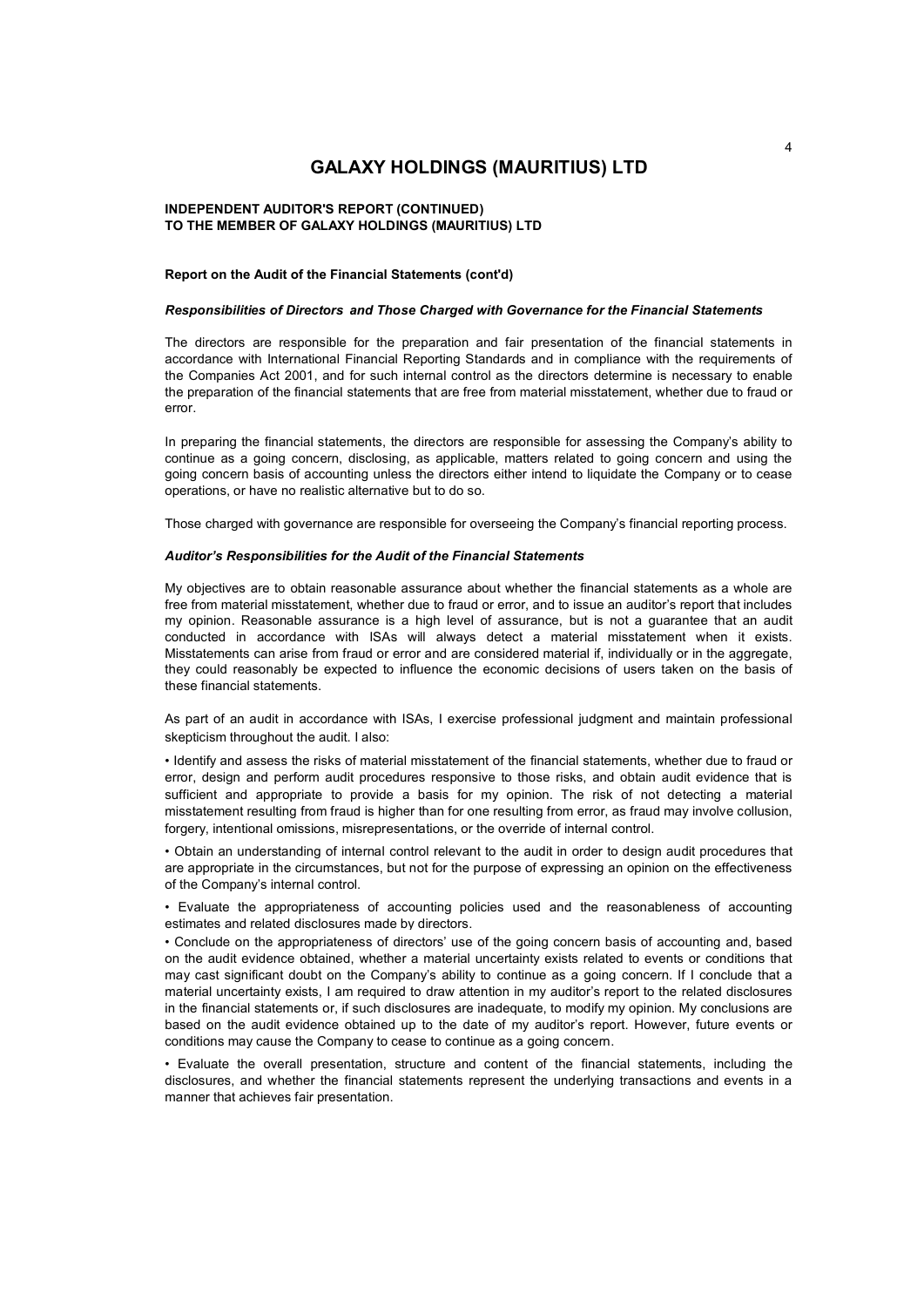### INDEPENDENT AUDITOR'S REPORT (CONT'D) GALAXY HOLDINGS (MAURITIUS) LTD

## Report on the Audit of the Financial Statements (cont'd)

## Auditor's Responsibilities for the Audit of the Financial Statements (cont'd)

I communicate with those charged with governance regarding, among other matters, the planned scope and timing of the audit and significant audit findings, including any significant deficiencies in internal control that I identify during my audit.

## Report on Other Legal and Regulatory Requirements

### Companies Act 2001

I have no relationship with, or any interest in, the company other than in my capacity as auditor and dealings in the ordinary course of business.

I have obtained all information and explanations I have required.

In my opinion, proper accounting records have been kept by the Company as far as it appears from my examination of those records.

Mr Gaëtan WONG TO WING, FCA CHARTERED ACCOUNtANT Licensed bY FRC

Date: 21 May 2O21

Port Louis, Republic of Mauritius.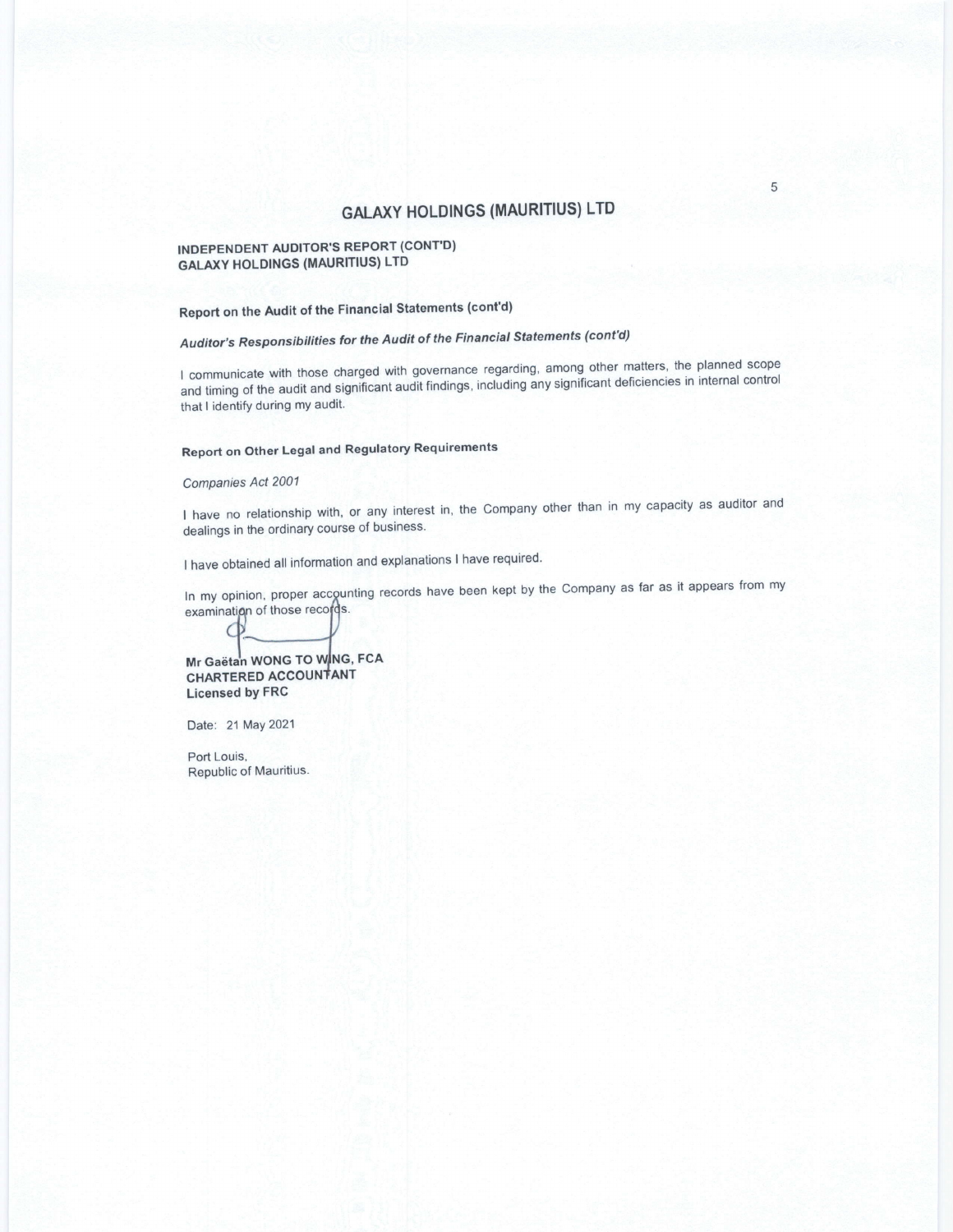## AS AT 31 MARCH 2021 STATEMENT OF FINANCIAL POSITION GALAXY HOLDINGS (MAURITIUS) LTD

|                                               | <b>Notes</b>   | 31 March 2021<br><b>USD</b> | 31 March 2020<br><b>USD</b> |
|-----------------------------------------------|----------------|-----------------------------|-----------------------------|
| <b>Assets</b>                                 |                |                             |                             |
| <b>Non-current assets</b>                     |                |                             |                             |
| Investments                                   | 4              | 32,803,007                  | 32,803,007                  |
| Loan receivables                              | 5              | 2,401,722                   | 2,296,566                   |
| Loan interest receivables                     | 6              | 1,901,695                   | 1,626,806                   |
| <b>Total non-current assets</b>               |                | 37,106,424                  | 36,726,379                  |
| <b>Current assets</b>                         |                |                             |                             |
| Other receivables                             |                | 60,580                      | 47,482                      |
| Tax refund                                    |                | 683                         |                             |
| Loan interest receivables                     | $\,6$          | 44,845                      | 51,514                      |
| Cash at bank                                  |                | 25,007                      | 8,432                       |
| <b>Total current assets</b>                   |                | 131, 115                    | 107,428                     |
| <b>Total assets</b>                           |                | 37,237,539                  | 36,833,807                  |
| Financed by:<br><b>Equity and liabilities</b> |                |                             |                             |
| <b>Equity</b>                                 |                |                             |                             |
| Stated capital                                | $\overline{7}$ | 34,550,000                  | 34,550,000                  |
| Retained earnings                             |                | 2,681,677                   | 2,280,843                   |
| <b>Total equity</b>                           |                | 37,231,677                  | 36,830,843                  |
| <b>Current liabilities</b>                    |                |                             |                             |
| Other payables                                | 8              | 5,862                       | 1,191                       |
| Income tax liability                          | 9              |                             | 1,773                       |
| <b>Total current liabilities</b>              |                | 5,862                       | 2,964                       |
| <b>Total equity and liabilities</b>           |                | 37,237,539                  | 36,833,807                  |

These financial statements have been approved by the Board of Directors on: 21 May 2021

) Bootus mulun ) ) DIRECTORS ) )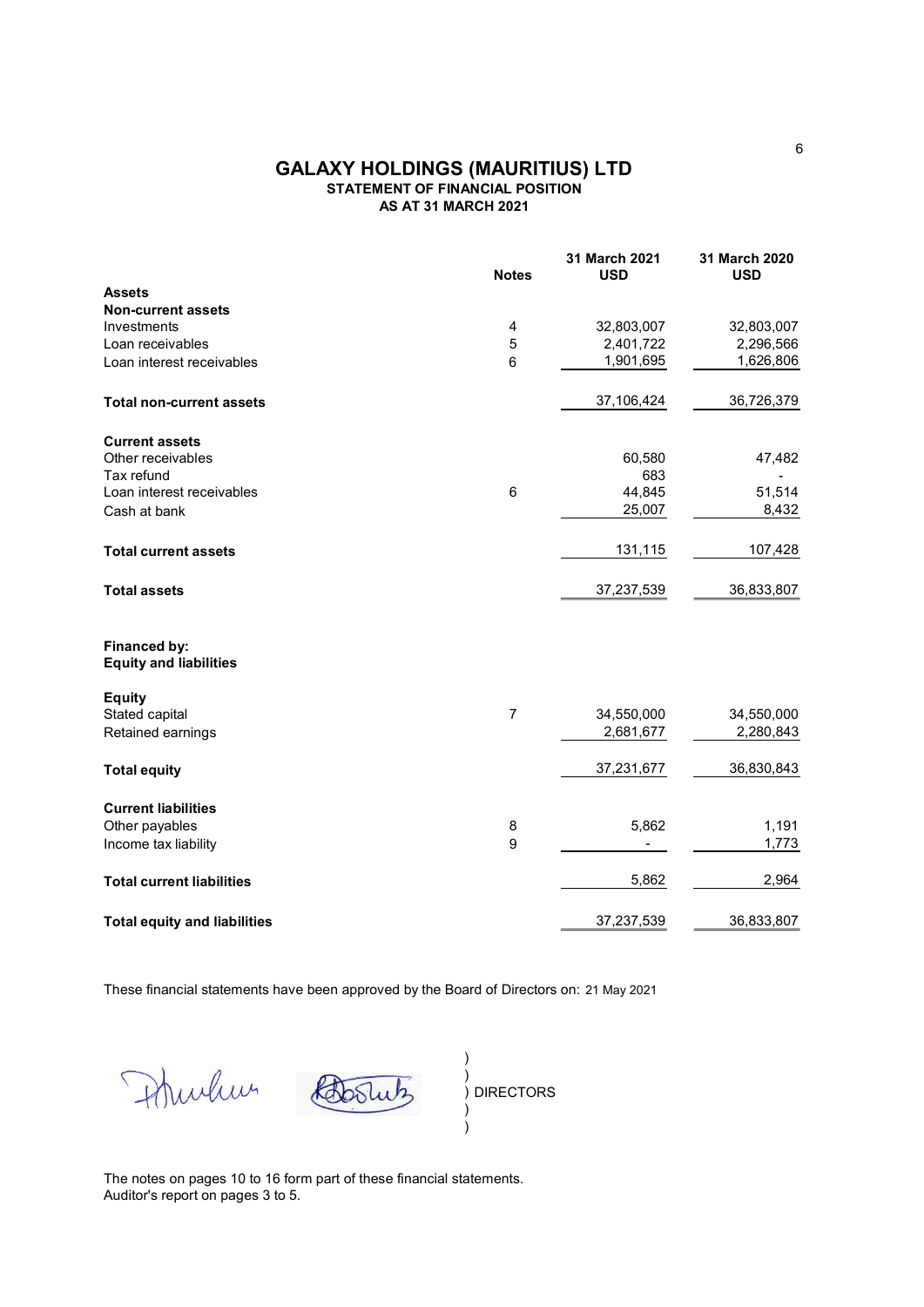## FOR THE YEAR ENDED 31 MARCH 2021 STATEMENT OF PROFIT OR LOSS AND OTHER COMPREHENSIVE INCOME GALAXY HOLDINGS (MAURITIUS) LTD

|                                         | <b>Notes</b> | Year ended<br>31 March 2021<br><b>USD</b> | Year ended<br>31 March 2020<br><b>USD</b> |
|-----------------------------------------|--------------|-------------------------------------------|-------------------------------------------|
| Income                                  |              | 426,366                                   | 430,660                                   |
|                                         |              |                                           |                                           |
| <b>Expenses</b>                         |              | (19,969)                                  | (88, 684)                                 |
| Profit before tax                       |              | 406,397                                   | 341,976                                   |
| Tax                                     | 9            | (5, 563)                                  | (12, 492)                                 |
| Profit after tax                        |              | 400,834                                   | 329,484                                   |
| Other comprehensive income              |              |                                           |                                           |
| Total comprehensive income for the year |              | 400,834                                   | 329,484                                   |
| Profit per share                        | 10           | 0.80                                      | 0.66                                      |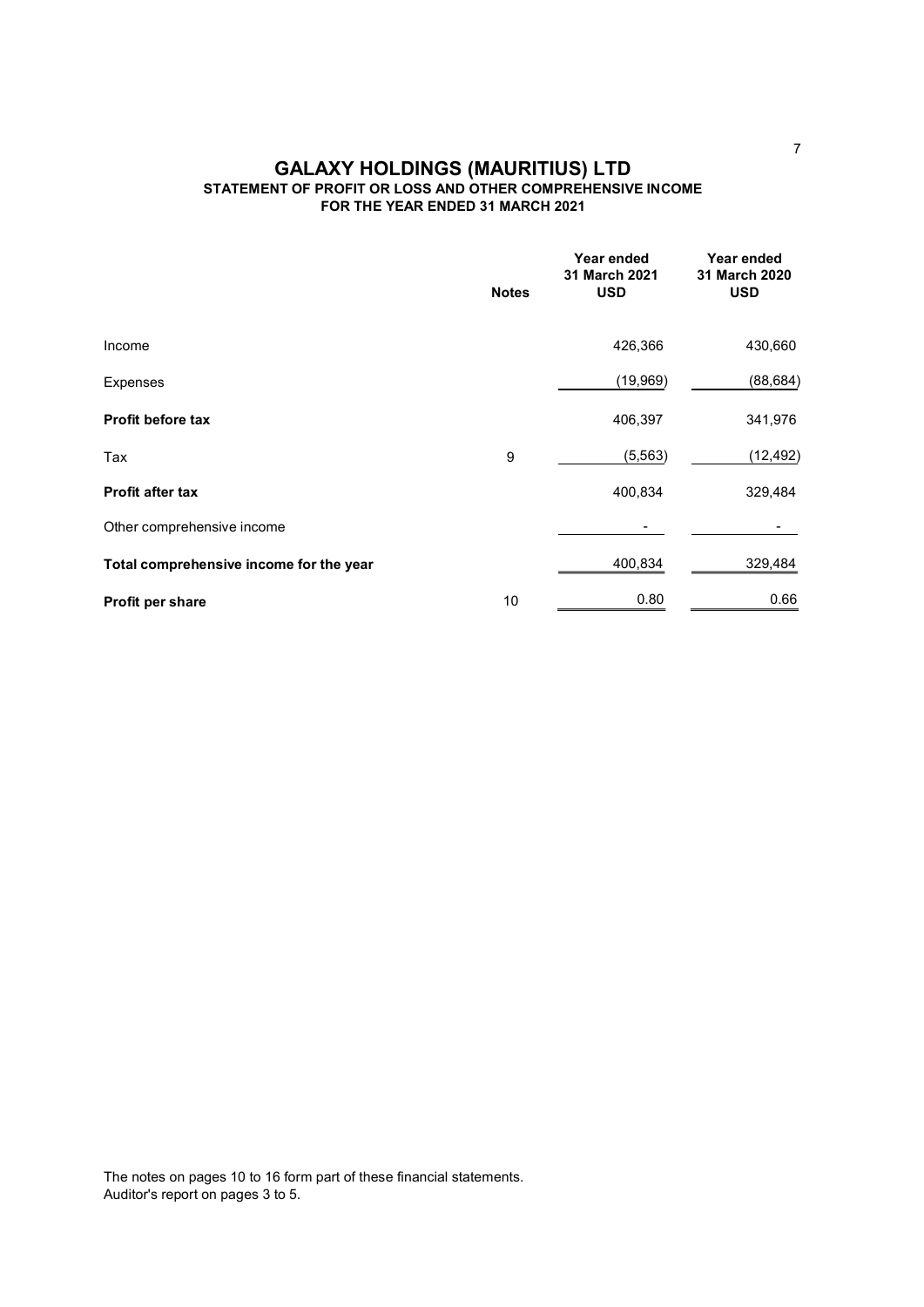## FOR THE YEAR ENDED 31 MARCH 2021 STATEMENT OF CHANGES IN EQUITY GALAXY HOLDINGS (MAURITIUS) LTD

|                                         | Ordinary<br>share<br>capital<br><b>USD</b> | <b>Preference</b><br>share<br>capital<br><b>USD</b> | <b>Retained</b><br>earnings<br><b>USD</b> | Total<br><b>USD</b> |
|-----------------------------------------|--------------------------------------------|-----------------------------------------------------|-------------------------------------------|---------------------|
| Balance at 01 April 2019                | 500,000                                    | 39,400,000                                          | 1,951,359                                 | 41,851,359          |
| Redeemed preference shares              |                                            | (5,350,000)                                         |                                           | (5,350,000)         |
| Total comprehensive income for the year |                                            |                                                     | 329.484                                   | 329,484             |
| Balance at 31 March 2020                | 500,000                                    | 34,050,000                                          | 2,280,843                                 | 36,830,843          |
| Balance at 01 April 2020                | 500,000                                    | 34,050,000                                          | 2,280,843                                 | 36,830,843          |
| Total comprehensive income for the year |                                            |                                                     | 400.834                                   | 400,834             |
| Balance at 31 March 2021                | 500,000                                    | 34,050,000                                          | 2,681,677                                 | 37,231,677          |
|                                         |                                            |                                                     |                                           |                     |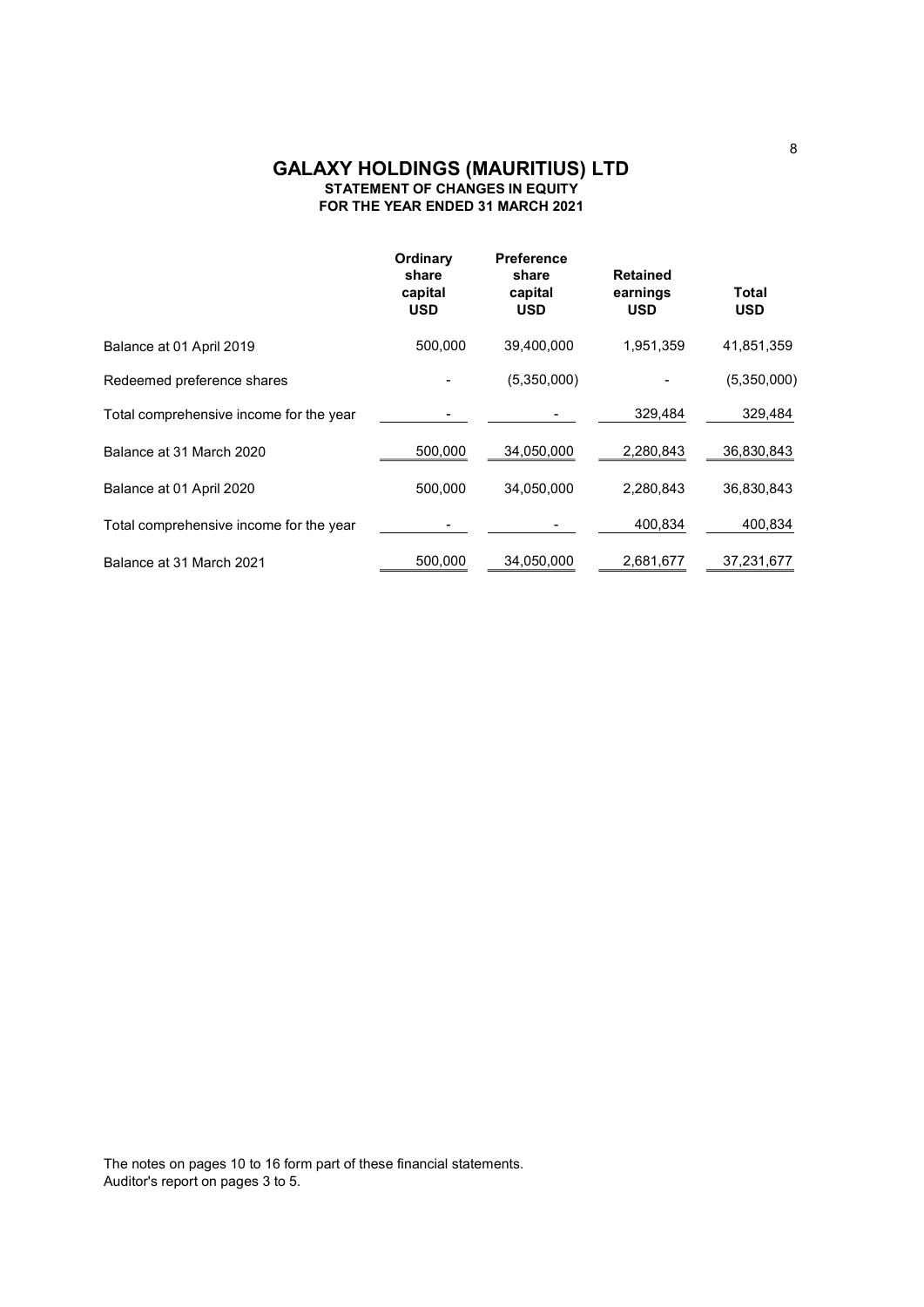## FOR THE YEAR ENDED 31 MARCH 2021 STATEMENT OF CASH FLOWS GALAXY HOLDINGS (MAURITIUS) LTD

|                                                    | 31 March 2021<br><b>USD</b> | 31 March 2020<br><b>USD</b> |
|----------------------------------------------------|-----------------------------|-----------------------------|
| Cash flows from operating activities               |                             |                             |
| Profit for the year before tax<br>Adjustment:      | 406,397                     | 341,976                     |
| Unrealised exchange(gain)/ loss                    | (220, 978)                  | 73,251                      |
| Tax paid                                           | (8,019)                     | (19, 789)                   |
| Operating profit before working capital changes    | 177,400                     | 395,438                     |
| Increase in other receivables                      | (10, 108)                   | (21,081)                    |
| Increase/(decrease) in other payables              | 4,671                       | (4,695)                     |
| Net cash generated from operating activities       | 171,963                     | 369,662                     |
| Cash flows from financing activities               |                             |                             |
| Maturity of redeemable preference shares           |                             | (5,350,000)                 |
| Proceeds from loan and interest                    | 50,000                      | 5,400,002                   |
| Loan interest receivables                          | (205,388)                   | (430, 660)                  |
| Net cash used in financing activities              | (155, 388)                  | (380, 658)                  |
| Net movement in cash and cash equivalents          | 16,575                      | (10, 996)                   |
| Cash and cash equivalents at beginning of the year | 8,432                       | 19,428                      |
| Cash and cash equivalents at end of the year       | 25,007                      | 8,432                       |
| Cash and cash equivalents consist of:              |                             |                             |
| Cash at bank                                       | 25,007                      | 8,432                       |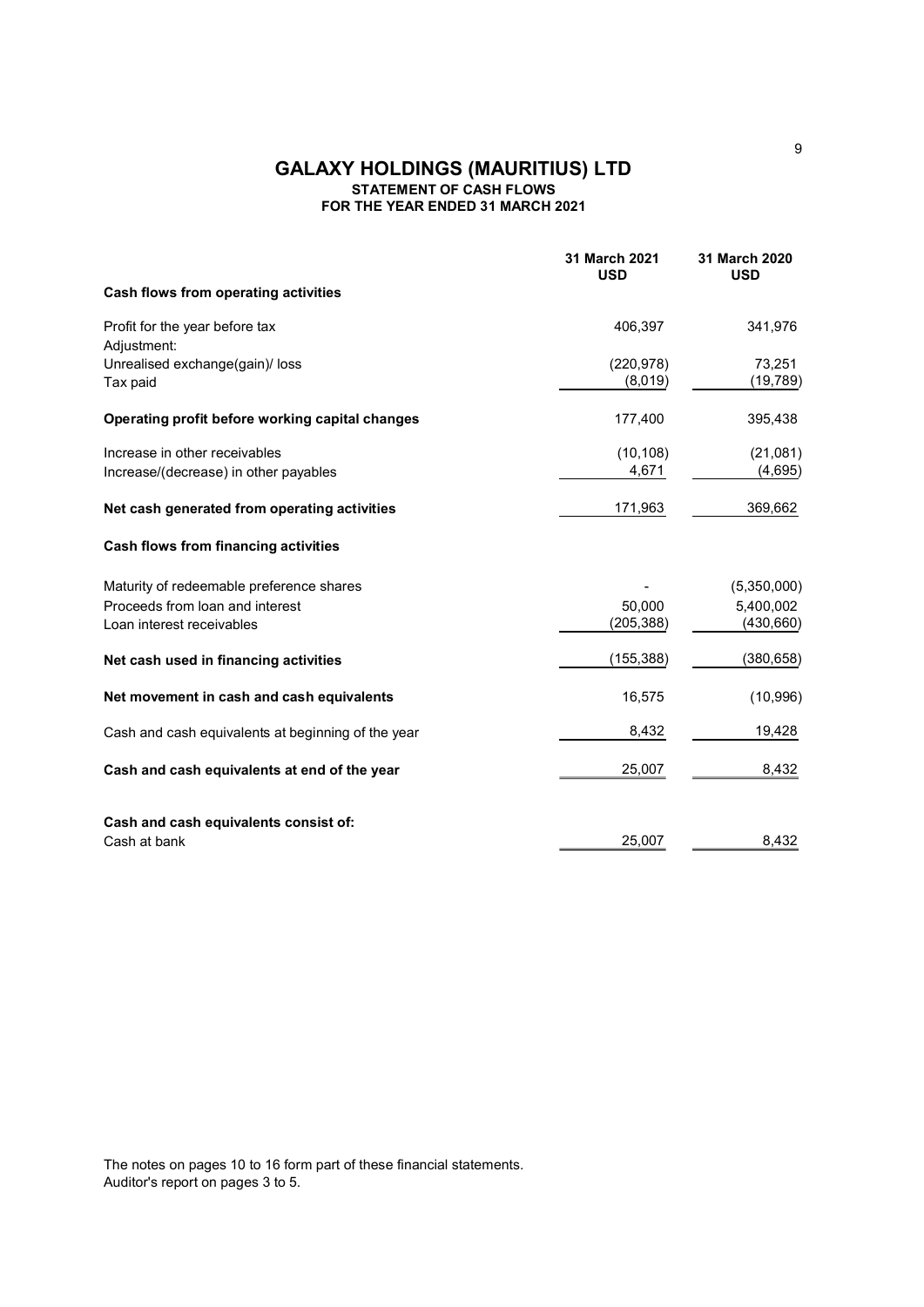#### 1. INCORPORATION

GALAXY HOLDINGS (MAURITIUS) LTD is a Category 1 Global Business Licence Company incorporated on 02 October 2008 in Mauritius and is governed by the Financial Services Act 2007.

#### 2. NATURE OF ACTIVITIES

The main object of the Company is to act as a holding company for downstream investment in operating companies engaged in manufacturing / extending logistic and marketing support to surfactant and chemicals used in home and personal care industries.

#### 3. SIGNIFICANT ACCOUNTING POLICIES

#### (a) Basis of preparation

The separate financial statements of the Company comply with the Companies Act 2001 and have been prepared in accordance with International Financial Reporting Standards as modified by the exemption from consolidation in the Companies Act 2001 for companies holding a Category 1 Global Business Licence. The financial statements have been prepared under the historical cost convention and on a going concern basis.

#### Standards, Amendments to published Standards and Interpretations effective in the reporting period

Definition of a Business (Amendments to IFRS 3) clarifies the definition of a business to help determine whether a transaction should be accounted for as a business combination or an asset acquisition and permits, in certain circumstances, a simplified assessment that an acquired set of activities and assets is not a business. The amendments have no impact on the Company's financial statements.

Definition of Material (Amendments to IAS 1 and IAS 8) clarifies the definition of material and aligns the definitions used across IFRSs and other IASB publications. The amendments have no impact on the Company's financial statements.

Interest Rate Benchmark Reform (Amendments to IFRS 9, IAS 39 and IFRS 7) provides relief from certain hedge accounting requirements in order to avoid unnecessary discontinuation of existing hedge relationships during the period before the replacement of an existing interest rate benchmark with an alternative interest rate. The amendments have no impact on the company's financial statements.

Amendments to References to the Conceptual Framework in IFRS Standards relate to minor amendments to various standards to reflect the revised Conceptual Framework for Financial Reporting. The amendments have no impact on the Company's financial statements.

Covid-19-Related Rent Concessions (Amendment to IFRS 16) provides an option to apply a simplified accounting treatment to some lease modifications in the accounts of the lessee. The amendment has no impact on the Company's financial statements.

Extension of the Temporary Exemption from Applying IFRS 9 (Amendments to IFRS 4) extends the temporary exemption to accounting periods beginning before January 1, 2023. The amendments have no impact on the Company's financial statements.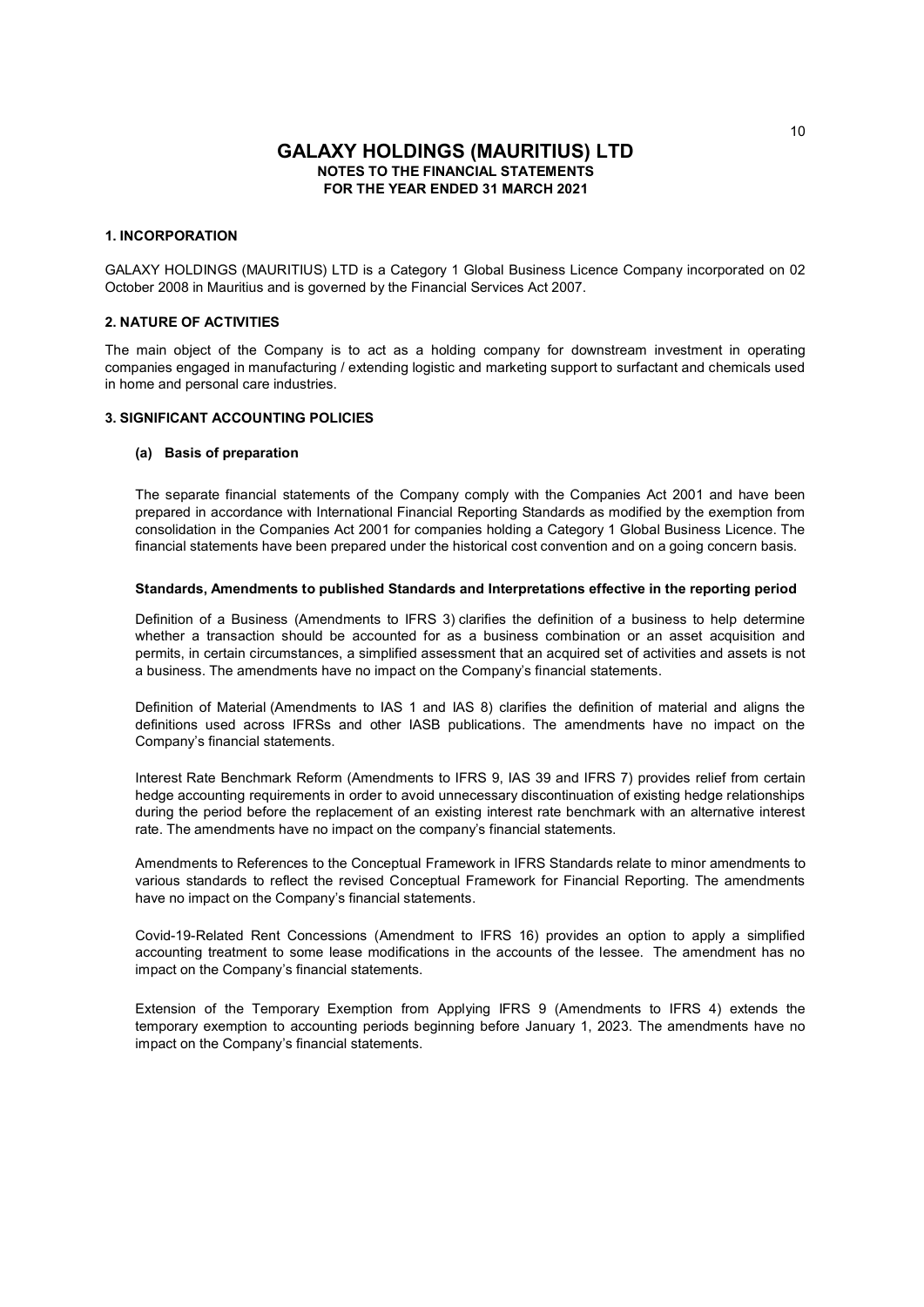#### 3. SIGNIFICANT ACCOUNTING POLICIES (CONT'D)

#### (a) Basis of preparation (cont'd)

#### Standards, Amendments to published Standards and Interpretations issued but not yet effective

Certain standards, amendments to published standards and interpretations have been issued that are mandatory for accounting periods beginning on or after January 1, 2021 or later periods, but which the Company has not early adopted.

At the reporting date of these financial statements, the following were in issue but not yet effective:

IFRS 17 Insurance Contracts Classification of Liabilities as Current or Non-current (Amendments to IAS 1) Annual Improvements 2018-2020 Property, Plant and Equipment: Proceeds before Intended Use (Amendments to IAS 16) Onerous Contracts - Cost of Fulfilling a Contract (Amendments to IAS 37) Reference to the Conceptual Framework (Amendments to IFRS 3) Amendments to IFRS 17 Interest Rate Benchmark Reform - Phase 2 (Amendments to IFRS 9, IAS 39, IFRS 7, IFRS 4 and IFRS 16) Sale or Contribution of Assets between an Investor and its Associate or Joint Venture (Amendments to IFRS 10 and IAS 28)

Where relevant, the Company is still evaluating the effect of these Standards, Amendments to published Standards and Interpretations issued but not yet effective, on the presentation of its financial statements.

The preparation of financial statements in conformity with IFRS requires the use of certain critical accounting estimates. It also requires management to exercise its judgement in the process of applying the Company's accounting policies.

There were no major estimates and assumptions made during the year that have a significant risk of causing material adjustment to the carrying amounts of the Company's assets and liabilities within the next financial year.

#### (b) Income and expenditure

Income and expenditure are accounted for on an accrual basis.

#### (c) Foreign currency translation

(i) Functional and presentation currency

Items included in the financial statements of the Company are measured using the currency of the primary economic environment in which the Company operates. The financial statements are presented in United States Dollars (USD), which is the Company's functional and presentation currency.

#### (ii) Transactions and balances

Transactions in foreign currencies are translated at the foreign exchange rates ruling at the dates of the transactions. Monetary assets and liabilities denominated in foreign currencies at the reporting date are translated into USD at the foreign exchange rates ruling at that date. Non-monetary assets and liabilities that are measured in terms of historical cost in foreign currencies are translated using the exchange rates at the dates of transaction. Foreign exchange differences arising on translation are recognised in the statement of comprehensive income.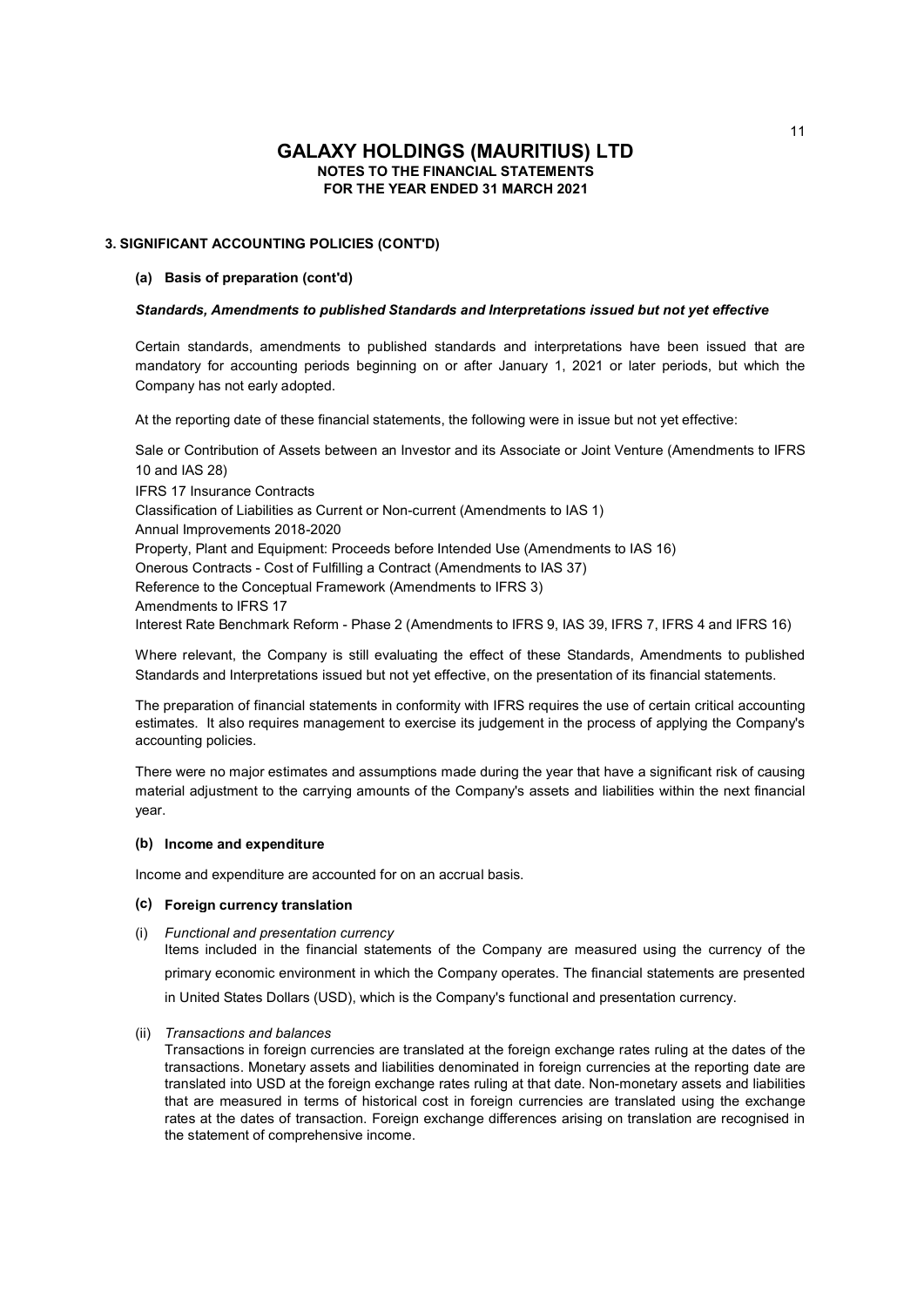#### 3. SIGNIFICANT ACCOUNTING POLICIES (CONT'D)

### (d) Investments

(i) Investment in subsidiary

A subsidiary is an entity in which the Company has an interest of more than one half of the voting rights or otherwise has power to govern the financial and operating policies. The existence and effect of potential voting rights that are presently exercisable or presently convertible are considered when assessing whether the Company controls another entity.

The Company, in accordance with IAS 27, has elected to report investments in subsidiaries at cost less impairment. On disposal of the investments, the difference between the net disposal proceeds and the carrying amount is charged or credited to the statement of profit or loss and other comprehensive income.

(ii) Short term investments

Short term investments have been valued at cost and are converted into USD at the rate of exchange ruling at the date of purchase. The carrying value is maintained unless the directors are of the opinion that there has been an impairment in the value of these investments.

### (e) Trade and other receivables

Other receivables are stated at cost less any impairment losses.

#### (f) Trade and other payables

Other payables are stated at cost.

#### (g) Borrowings

Borrowings are recognised at cost since they do not have any fixed terms of repayment.

#### (h) Financial instruments

Financial instruments carried on the statement of financial position include borrowings and other payables. The particular recognition methods are disclosed in the individual policy statements associated with each item.

Disclosures about financial instruments to which the Company is a party are provided in note 12.

#### (i) Related parties

For the purposes of these financial statements, parties are considered to be related to the Company if they have the ability, directly or indirectly, to control the Company or exercise significant influence over the Company in making financial and operating decisions, or vice-versa, or where the Company is subject to common control or common significant influence. Related parties may be individuals or other entities.

#### (j) Provisions

Provisions are recognised when the Company has a present legal or constructive obligation as a result of past events, and it is probable that an outflow of resources embodying economic benefits will be required to settle the obligation and a reliable estimate of the amount can be made.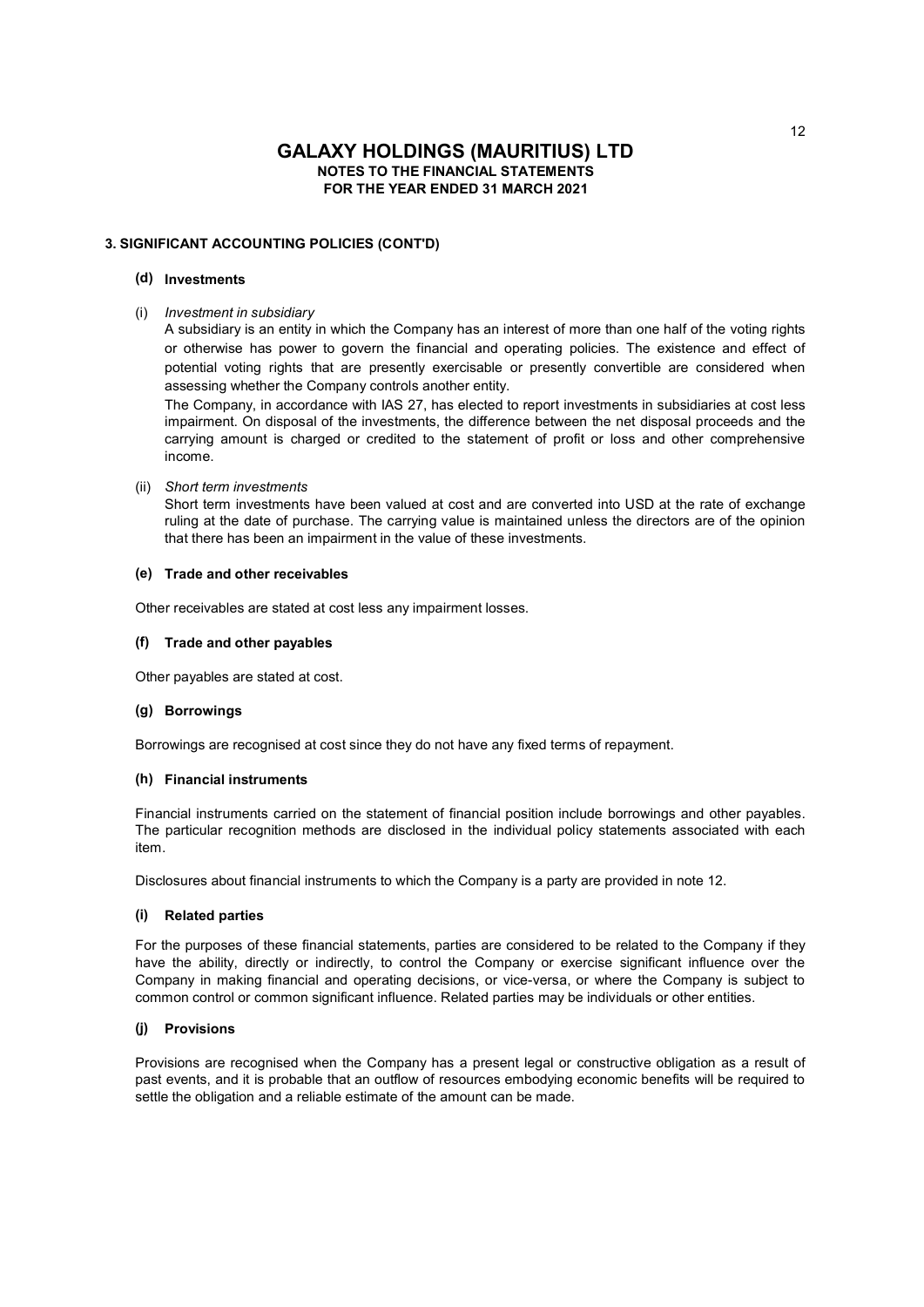| <b>4. INVESTMENTS</b>                                                | 31 March 2021<br><b>USD</b>            | 31 March 2020<br><b>USD</b>            |
|----------------------------------------------------------------------|----------------------------------------|----------------------------------------|
| Unquoted and at cost<br>Balance at start<br>Addition during the year | 32,803,007<br>$\overline{\phantom{0}}$ | 32,803,007<br>$\overline{\phantom{a}}$ |
| Balance at end                                                       | 32,803,007                             | 32,803,007                             |

Details of the companies are as follows:

|                               | <b>Country of</b> | <b>Class of</b> | Percentage holding |               |
|-------------------------------|-------------------|-----------------|--------------------|---------------|
| <b>Name</b>                   | incorporation     | shares          | 31 March 2021      | 31 March 2020 |
| Galaxy Chemical (Eqypt) S.A.E | Eqvpt             | Eauity          | 100%               | 100%          |
| Rainbow Holdings GMBH         | Germany           | Eauity          | 100%               | 100%          |
| Tri-K Industries Inc          | USA               | Eauity          | 24%                | 24%           |

The Company has taken advantage of the exemption provided by the Mauritian Companies Act 2001 allowing a wholly owned or virtually wholly owned parent company holding a Category 1 Global Business Licence not to present consolidated financial statements. The financial statements are therefore separate financial statements which contain information about Galaxy Holdings (Mauritius) Ltd as an individual company and not contain consolidated financial information as the parent of a group.

| <b>5. LOAN RECEIVABLES</b>                                         | 31 March 2021<br><b>USD</b> | 31 March 2020<br><b>USD</b> |
|--------------------------------------------------------------------|-----------------------------|-----------------------------|
| Rainbow Holdings GMBH<br>Shown as current loan receivables         | 1,618,464                   | 1,513,308                   |
| Shown as non-current loan receivables                              | 1,618,464                   | 1,513,308                   |
| The loan carries simple interest at the rate of 10% per annum.     |                             |                             |
| Galaxy Chemical (Egypt) S.A.E                                      | 783,258                     | 783,258                     |
|                                                                    | 2,401,722                   | 2,296,566                   |
| The loan carries simple interest rate of 5.8% per annum.           |                             |                             |
| <b>6. LOAN INTEREST RECEIVABLES</b>                                | 31 March 2021<br><b>USD</b> | 31 March 2020<br><b>USD</b> |
| Interest receivables<br>Shown as current loan interest receivables | 1,946,540<br>(44, 845)      | 1,678,320<br>(51, 514)      |
| Shown as non-current loan interest receivables                     | 1,901,695                   | 1,626,806                   |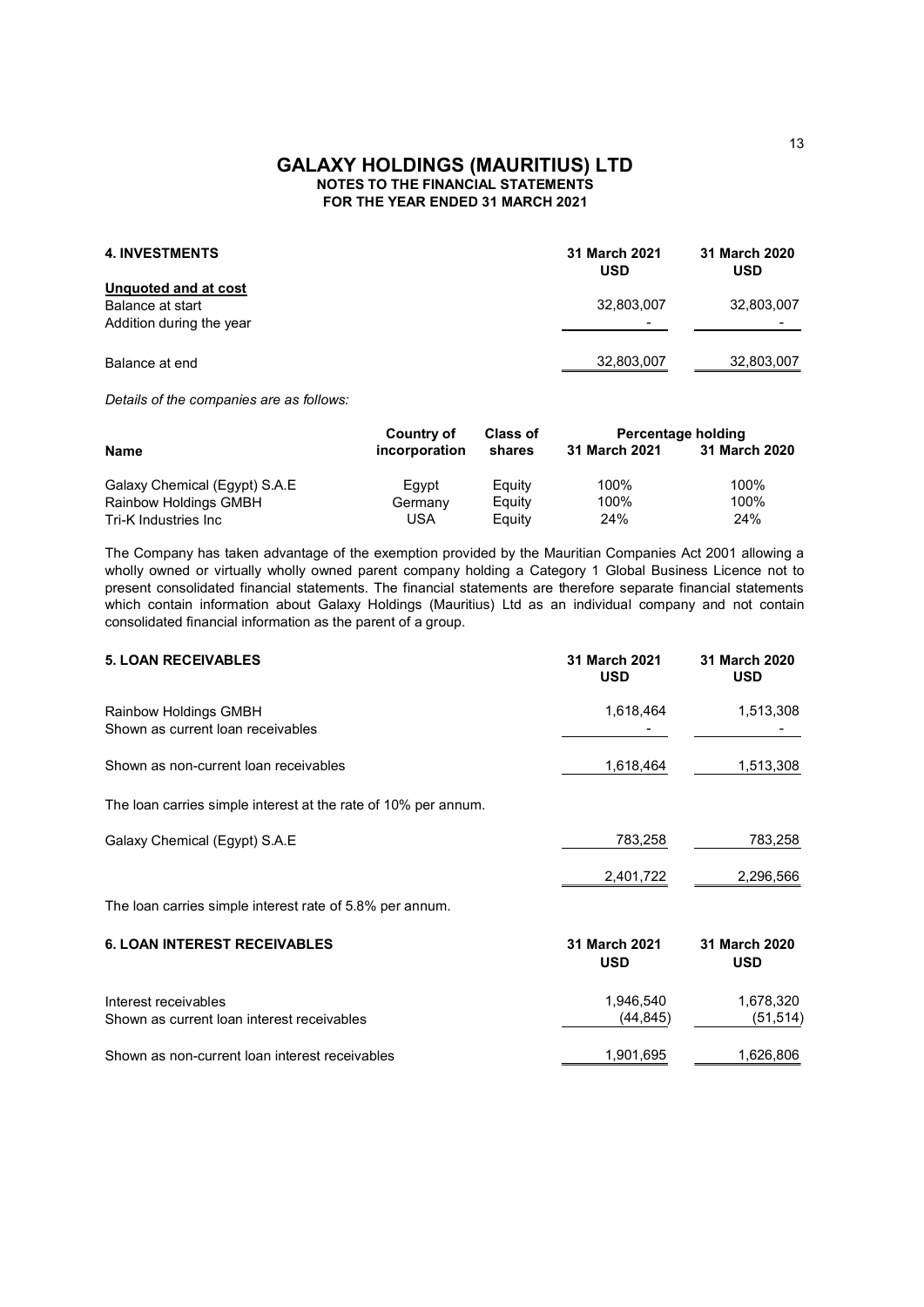## GALAXY HOLDINGS (MAURITIUS) LTD FOR THE YEAR ENDED 31 MARCH 2021 NOTES TO THE FINANCIAL STATEMENTS

| <b>7. STATED CAPITAL</b>                                                | 31 March 2021<br><b>USD</b> | 31 March 2020<br><b>USD</b> |
|-------------------------------------------------------------------------|-----------------------------|-----------------------------|
| <b>Stated</b>                                                           |                             |                             |
| Issued and fully paid<br>500,000 ordinary shares of USD 1 each          | 500,000                     | 500,000                     |
| 34,050,000 non cumulative redeemable preference shares<br>of USD 1 each | 34,050,000                  | 34,050,000                  |
| Closing balance                                                         | 34,550,000                  | 34,550,000                  |
| <b>8. OTHER PAYABLES</b>                                                | 31 March 2021<br><b>USD</b> | 31 March 2020<br><b>USD</b> |
| Accruals                                                                | 5,862                       | 1,191                       |

#### 9. TAX

The Company holds a Category 1 Global Business Licence for the purpose of the Financial Services Act 2007 of Mauritius. Pursuant to the enactment of the Finance Act 2018, with effect as from January 1, 2019, the deemed tax credit has been phased out, through the implementation of a new tax regime. Companies which had obtained their Category 1 Global Business Licence on or before October 16, 2017, including the Company, have been grandfathered and would benefit from the deemed tax credit regime up to June 30, 2021.

Accordingly, the Company is entitled to a foreign tax credit equivalent to the higher of the actual foreign tax suffered or 80% of the Mauritian tax ("Deemed tax credit") on its foreign source income resulting in an effective tax rate on net income of up to 3%, up to June 30, 2021. Further, the Company is exempted from income tax in Mauritius on profits or gains arising from sale of securities. In addition, there is no withholding tax payable in Mauritius in respect of payments of dividends to shareholders or in respect of redemptions or exchanges of shares.

Post June 30, 2021 and under the new tax regime and subject to meeting the necessary substance requirements as required under the Financial Services Act 2007 (as amended by the Finance Act 2018) and such guidelines issued by the Financial Services Commission, the Company is entitled to either (a) a foreign tax credit equivalent to the actual foreign tax suffered on its foreign income against the Company's tax liability computed at 15% on such income, or (b) a partial exemption of 80% of some of the income derived, including but not limited to foreign source dividends or interest income.

| Reconciliation between tax on accounting profit with tax expense:                             | <b>31 March 2021</b><br><b>USD</b> | <b>31 March 2020</b><br><b>USD</b> |
|-----------------------------------------------------------------------------------------------|------------------------------------|------------------------------------|
| Profit before taxation                                                                        | 406.397                            | 341,976                            |
| Tax calculated at a rate of $15\%$ (2019: $15\%$ )<br>Exempt income<br>Unauthorised deduction | 60.960<br>(33, 147)                | 51,296<br>11.166                   |
| Foreign tax credit                                                                            | (22, 250)                          | (49,970)                           |
| Tax charge                                                                                    | 5,563                              | 12,492                             |
| Tax paid under APS                                                                            | (6, 246)                           | (10,719)                           |
| (Tax refund)/Tax liability                                                                    | (683)                              | 1,773                              |

14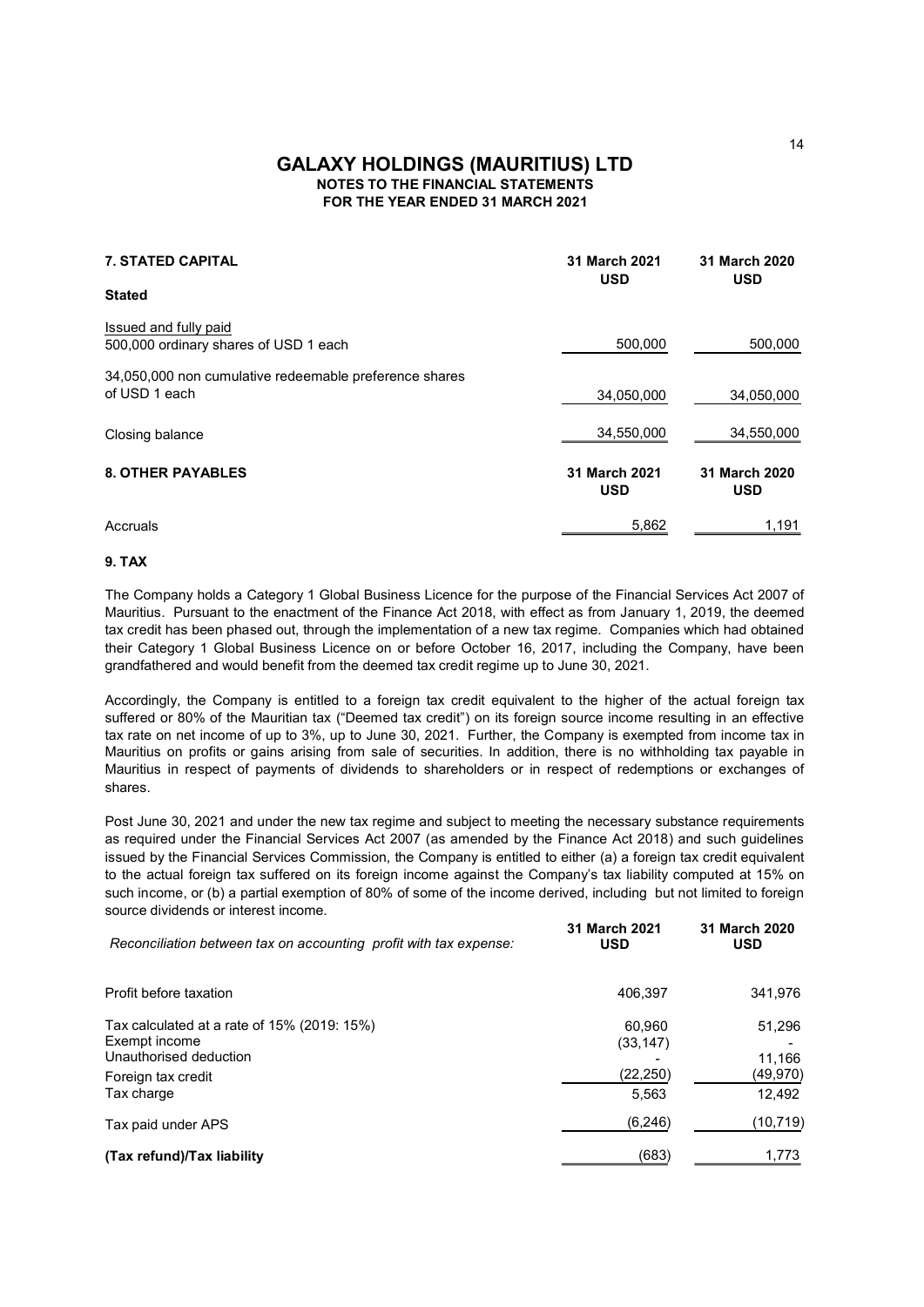#### 10. PROFIT PER SHARE

The profit per share is based on the profit after tax for the year of USD 400,834 (2020: USD 329,484) and on 500,000 ordinary shares in issue for both years.

#### 11. RELATED PARTY TRANSACTIONS

During the year under review, the Company entered into the following related party transactions.

|                                                    | Nature of<br>relationship | 31 March 2021<br><b>USD</b> | 31 March 2020<br><b>USD</b> |
|----------------------------------------------------|---------------------------|-----------------------------|-----------------------------|
| During the year:                                   |                           |                             |                             |
| Other receivables                                  | Subsidiary                | 10.108                      | 21,081                      |
| Loan interest accrued                              | Subsidiary                | 205,388                     | 430,660                     |
| Balance:                                           |                           |                             |                             |
| Other receivables                                  | Subsidiary                | 60,580                      | 47,482                      |
| Loan to related party (Including accrued interest) | Subsidiary                | 4,348,262                   | 3,974,886                   |
| Investment in subsidiary                           | Subsidiary                | 32,803,007                  | 32,803,007                  |

### 12. FINANCIAL INSTRUMENTS

#### Fair values

The Company's investment is valued as described in note 3.

The Company's other assets and liabilities include cash at bank, borrowings and other payables. The carrying amount of these assets and liabilities approximate their fair values.

#### Financial risk factors

The Company's activities expose it to a variety of financial risks that are associated with the financial instruments in which it invests and markets in which it operates. The following is a summary of the main risks:

#### Market risk

Market risk represents the potential loss that can be caused by a change in the market value of financial instruments. The Company's exposure to market risk is determined by a number of factors, including interest rates, foreign currency exchange rates and market volatility. The Company conducts its investment operations in a manner that seeks to exploit the potential gains in the market, while limiting its exposure to market declines.

#### Capital risk management

The Company's objectives when managing capital are:

- to safeguard the equity's ability to continue as a going concern, so that it can continue to provide returns
- to provide an adequate return to shareholders by pricing services commensurately with the level of risk.

#### Credit risk

Credit risk represents the potential loss that the Company would incur if counter parties fail to perform pursuant to the terms of their obligations to the Company. The Company limits its credit risk by carrying out transactions only with its related parties. The maximum exposure to credit risk is represented by the carrying amount of each financial asset in the statement of financial position.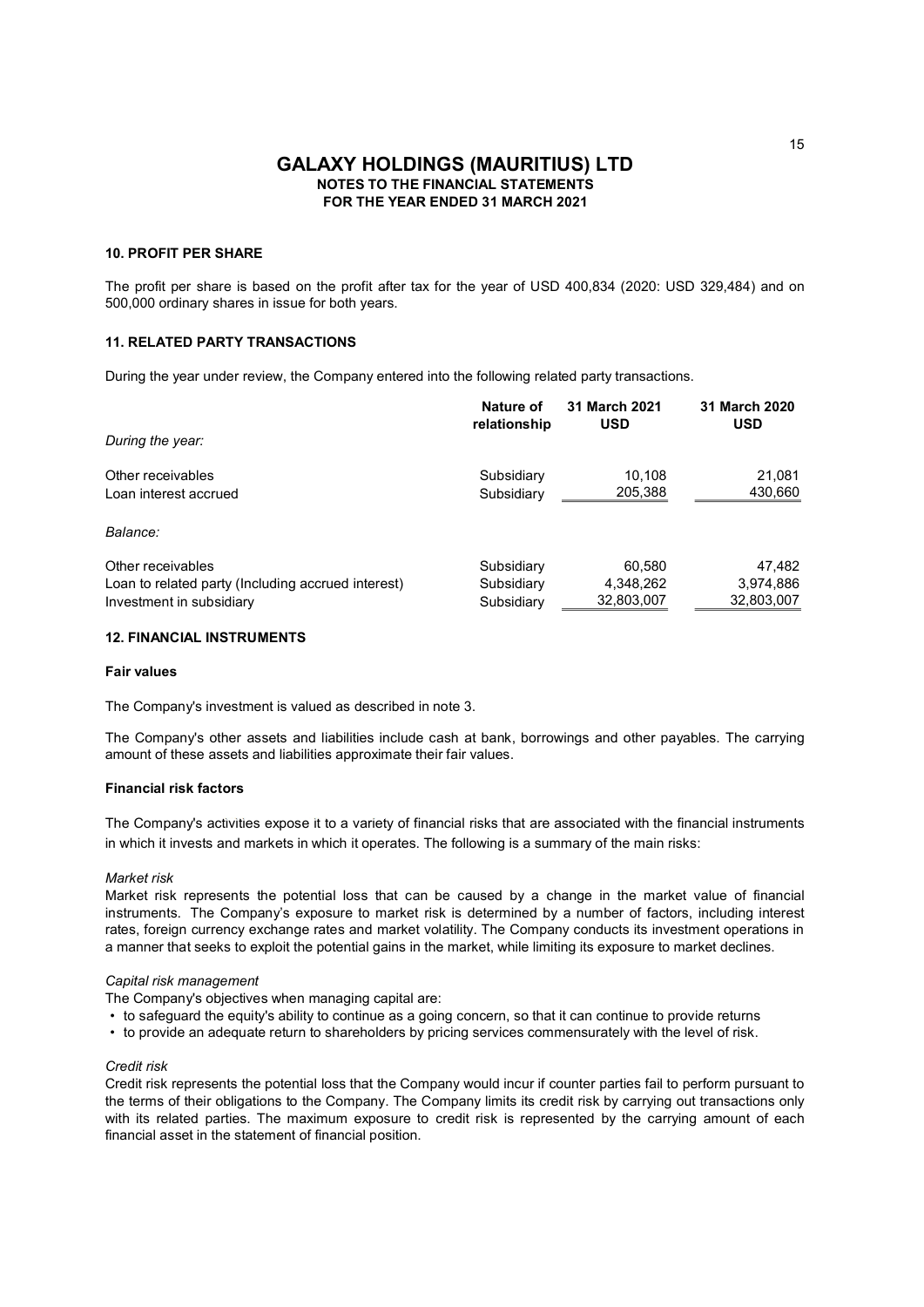#### 12. FINANCIAL INSTRUMENTS (CONT'D)

#### Financial risk factors (cont'd)

#### Currency risk

The Company has assets denominated in EURO. Consequently, the Company is exposed to the risk that the exchange rate of USD relative to EURO stated above may change in a manner which has a material effect on the reported values of the Company's assets and liabilities which are denominated in these currencies.

#### 13. CONSOLIDATED FINANCIAL STATEMENTS

The Company has taken advantage of the exemption provided by the Mauritian Companies Act 2001 allowing a wholly owned or virtually wholly owned parent company holding a Category 1 Global Business Licence not to present consolidated financial statements. The financial statements are therefore separate financial statements which contain information about Galaxy Holdings (Mauritius) Ltd as an individual company and not contain consolidated financial information as the parent of a group.

#### 14. HOLDING COMPANY

The Directors consider Galaxy Surfactants Limited, a company incorporated in the India as the Company's immediate and ultimate holding company.

#### 15. IMPACT OF COVID-19

The novel coronavirus (COVID-19) pandemic continues to spread rapidly across the globe. The outbreak was identified first in China towards of end December 2019 and on March 11, 2020, the COVID-19 outbreak was declared a global pandemic by the World Health Organization. COVID-19 has taken its toll on not just human life, but business and financial markets too, the extent of which is dependent on a number of factors, including the formulation of a viable vaccine and governments' response to combat the spread of the virus in the intervening period. This event is a significant event considering the spread of virus all over the world and the situation of lockdown in Mauritius during the month of March 2020 and period subsequent to that. Due to this significant event, there could be low to severe direct and indirect effects developing with companies across multiple industries and the world. The Company will continue to monitor the impact COVID-19 has on them and reflect the consequences as appropriate in its accounting and reporting.

The Company has access to resources to meet its obligations for the next 12 months from the date of the approval of financial statements.

Hence, it is considered that there is no material adverse impact of COVID-19 on the financial statements.

#### 16. EVENTS AFTER THE REPORTING DATE

Except for the continuous monitoring of the impact of the COVID-19 disclosed in the above note, there has been no other material event after the reporting date that required disclosure and amendment to the financial statements for the year ended 31 March 2021.